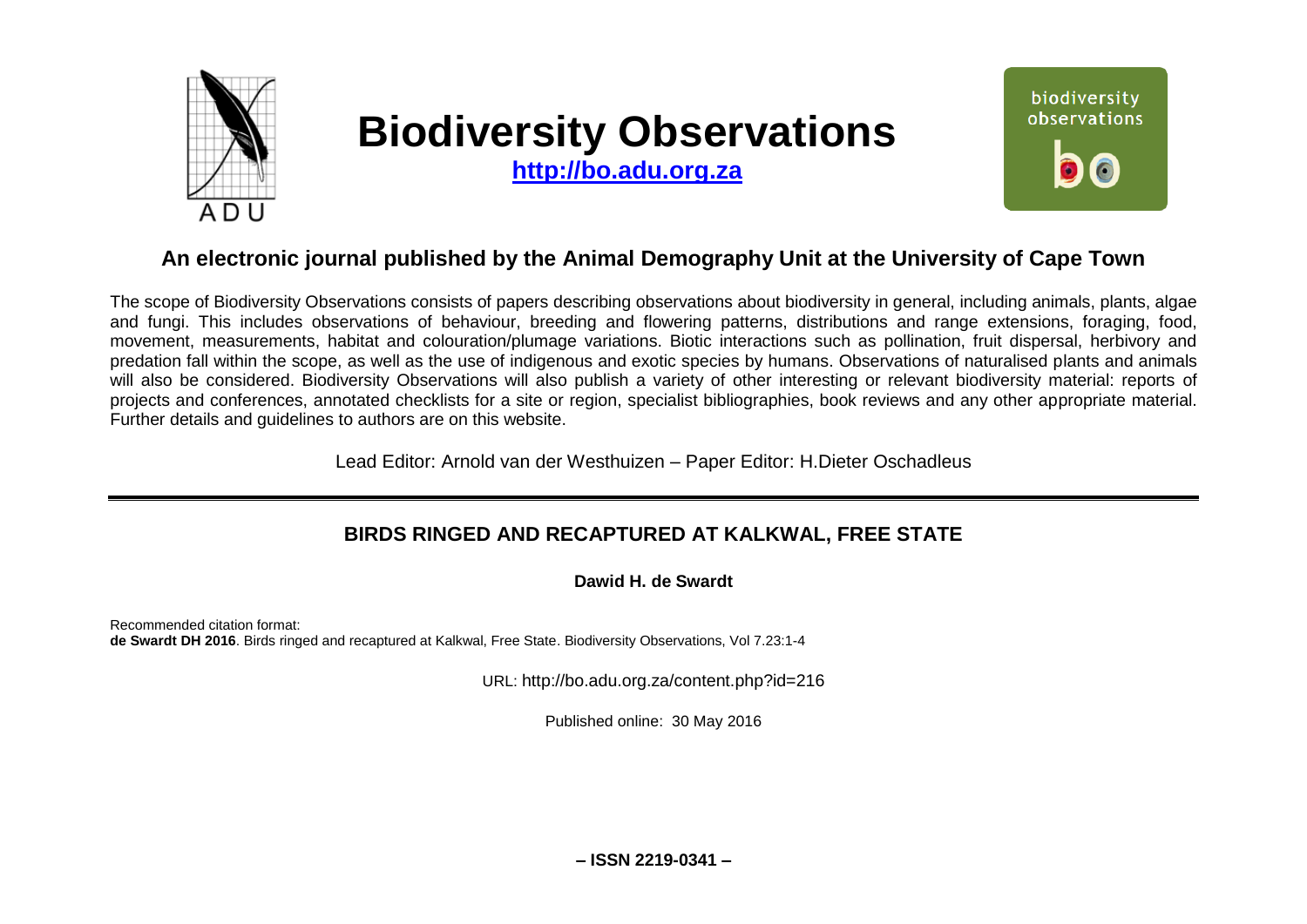

#### **This is an Afring News paper**

### **BIRDS RINGED AND RECAPTURED AT KALKWAL, FREE STATE**

*Dawid H. de Swardt*

#### Department of Ornithology, National Museum, P O Box 266, Bloemfontein 9300, South Africa dawie@nasmus.co.za

Bird ringing projects in and around Bloemfontein form part of the activities of BirdLife Free State. Ringing activities through the years were mainly concentrated at the Free State National Botanical Gardens at the outskirts of the city, the Oliewenhuis Art Museum area in the city, and at Bishop's Glen 20 kilometers north-east of Bloemfontein (see de Swardt 1995a & b, de Swardt et al. 2004, 2005). During the same time span, some bird ringing also occurred sporadically at a farm Kalkwal about 50 kilometres north of Bloemfontein on which this note reports. Ringing activities were discontinued at the site as the property was sold and the contact details of the new owner were not available.

The farm Kalkwal (28° 50' 3.83" S, 26° 11' 16.82" E) is situated on the banks of the Doringspruit drainage line which flows into the Modder River and is approximately 20 kilometres from the Florisbad / Soutpan area. The habitat is mainly *Vachellia karoo* veld with dense thickets on the banks of the Doringspruit. The stream is deeply eroded and in some high rainfall years it is in flood (Figure 1). Other dominant tree species are *Ziziphus mucronata* and karroid shrubs in open areas.

Between April 1998 and March 2012 a total of 577 birds of 54 species were ringed (Table 1). During June 2007 fieldwork was done to target shrub-robins *Cercotcichas* spp, Fiscal Flycatchers *Sigelus* 

*silens* and other species with Fitzpatrick Institute researchers of University of Cape Town (Dr Penn Lloyd, Dr Jerome Fuchs and team members) and 72 birds were ringed during a three day field trip. The most frequently captured species were Southern Masked Weaver *Ploceus velatus* (79 birds), Titbabbler *Parisoma subcaruleum* (49 birds) and Black-chested Prinia *Prinia flavicans* (40 birds) (see Table 1). Interesting species captured at this locality include Natal Spurfowl *Pternistis natalensis*, Spotted Eagle-owl *Bubo africanus* (flew into line of nets when nets were already open before sunrise), Speckled Mousebird *Colius striatus* and Black-faced Waxbill *Estrilda erythronotos*. Rare birds and migrants are mostly known as a result of bird ringing. The Kalkwal site is one of the localities where Rattling Cisticolas *Cisticola chiniana* is targeted for the annual Birding Big Day teams in November, as two birds were ringed here (Figure 2). Common Whitethroats *Sylvia communis* occur along the Modder River and at the nearby Soetdoring Nature Reserve. A total of 3 birds were ringed, one on 14 February 2006 and 2 birds on 22 February 2007 (Figure 3).

A total of 44 recaptures were obtained (from 13 species) and a recapture rate of 7.6% was recorded (Table 2). The most frequently recaptured species were Cape Robin *Cossypha caffra*, Blackchested Prinia and Titbabbler. The longest time lapsed was for a Cape Robin (ring BD53404) which was ringed on 7 April 1998, recaptured on 11 August 2005 and again 113 months (9.4 years) later on 18 June 2007 (Table 2). Ten Titbabblers were recaptured, the longest time elapsed being 48 months (4 years).

The overall recapture rate obtained at Kalkwal can be compared with that obtained during ringing projects around Bloemfontein. At Bishops Glen a recapture rate of 2.0% (of 10944 birds) was obtained by April 2005 (de Swardt et al. 2005). Currently 11470 birds have been ringed and 230 recaptured (unpub. data). The Free State National Botanical Gardens yielded a recapture rate of 9.95% (of 1311 birds; April 2004) and the Oliewenhuis gardens a recapture rate of 7.13% (of 729 birds; November 1994) (de Swardt 1995b, de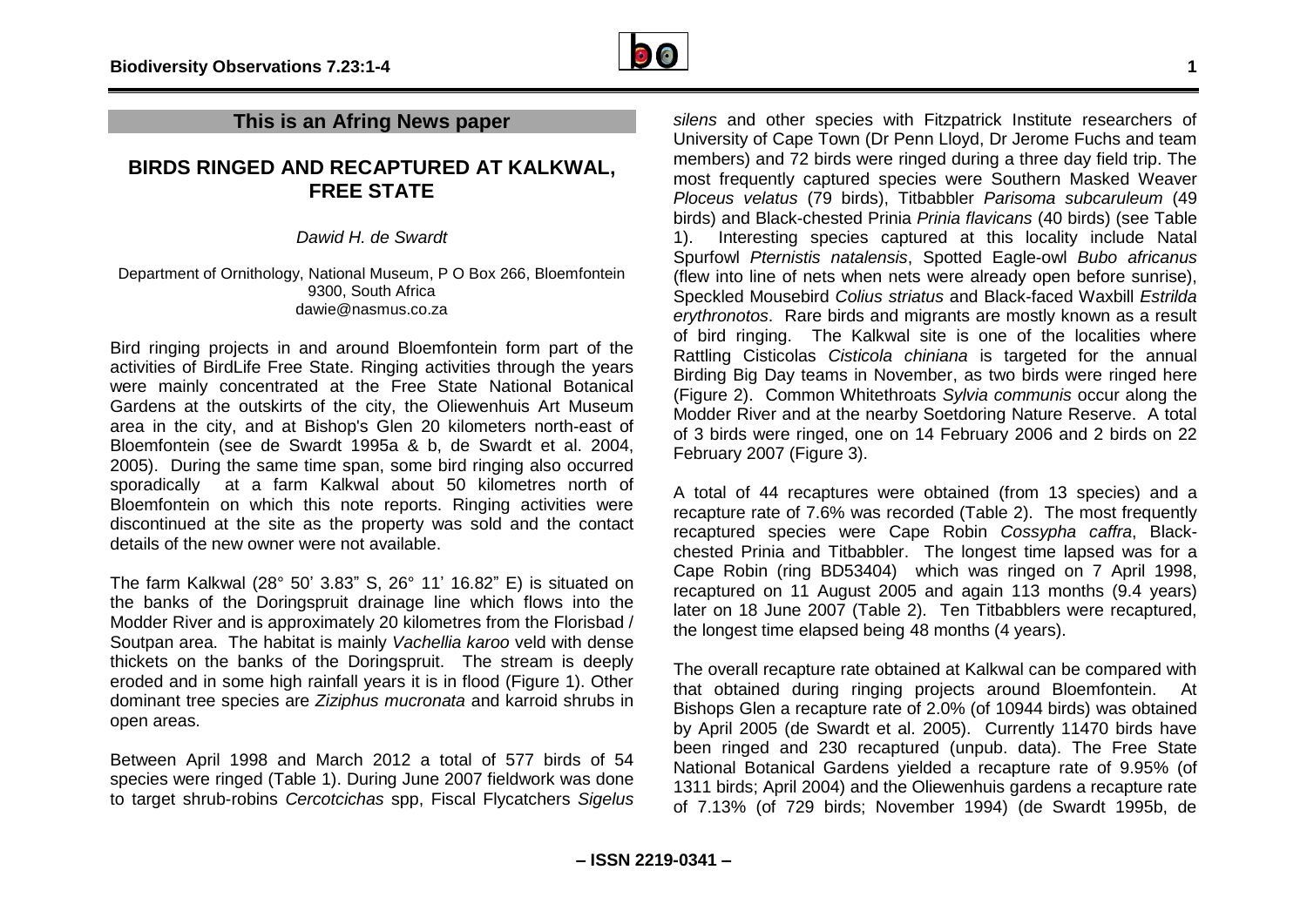

Swardt et al. 2004, 2005). The recapture rate obtained at Kalkwal falls within those obtained at the other ringing sites around Bloemfontein. The value of revisiting ringing sites mainly annually to obtain recapture data is again illustrated in this article.

#### **References**

De Swardt DH. 1995a. Malachite Sunbird ringing in the Free State. Safring News 24: 15-18.

De Swardt DH. 1995b. Bird survival data from the Oliewenhuis Gardens, central Bloemfontein. Safring News 24: 58-61.

De Swardt DH, Grobler GPJ & Oschadleus HD. 2004. Bird ringing in the Free State National Botanical Gardens, Bloemfontein, with notes on recaptures. Afring News 33: 67-70.

De Swardt DH, Grobler GPJ, Nuttall RJ & Oschadleus HD. 2005. Bishop's Glen ringing project - valuable recapture data obtained after ten years. Afring News 34: 21-29.



Figure 1: The Kalkwal bird ringing site near the Morrerrivern Florisbad / Soutpan area. The Doringspruit was in flood after high rainfall in February 2004.



Figure 2 (left): Rattling Cisticola captured and ringed at Kalkwal on 10 December 1999. They prefer the more open thornveld areas near the Doringspruit.

Figure 3 (right): A total of 3 Whitethroats were ringed at this locality. This bird was ringed on 22 February 2007. Note its white outer tail feather and brownish secondary feather edges.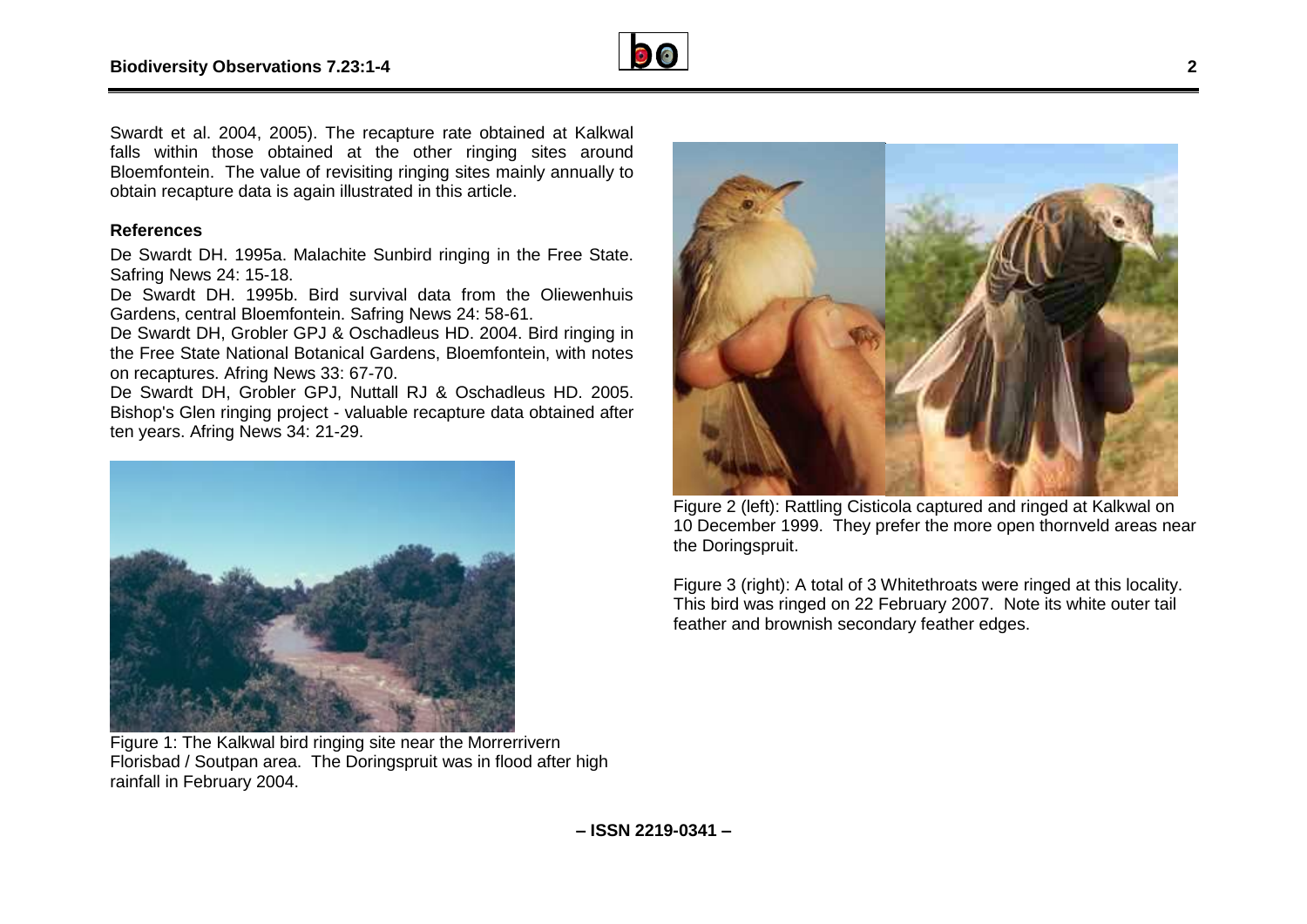

**Table 1.** Bird species ringed at Kalkwal, April 1998 to March 2012.

| Sp. No. | <b>Species</b>          | <b>Ringed</b>  | <b>Retraps</b> | Rate |
|---------|-------------------------|----------------|----------------|------|
| 183     | <b>Natal Francolin</b>  | $\mathbf{1}$   |                |      |
| 242     | <b>Crowned Ployer</b>   | 1              |                |      |
| 314     | Red-eyed Dove           | $\overline{2}$ |                |      |
| 316     | Cape Turtle Dove        | 11             |                |      |
| 317     | Laughing Dove           | 31             |                |      |
| 318     | Namaqua Dove            | 3              |                |      |
| 348     | Jacobin Cuckoo          | 1              |                |      |
| 352     | Didric Cuckoo           | 7              |                |      |
| 368     | Spotted Eagle Owl       | 1              |                |      |
| 390     | Specled Mousebird       | 1              |                |      |
| 391     | White-backed Mousebird  | 19             |                |      |
| 392     | Red-faced Mousebird     | 8              |                |      |
| 397     | Malachite Kingfisher    | 3              |                |      |
| 402     | Brown-hooded Kingfisher | 4              | 2              | 50   |
| 409     | White-fronted Bee-eater | 2              |                |      |
| 420     | Afrcan Hoopoe           | 1              |                |      |
| 421     | Scimtar-billed Hoopoe   | 3              | 1              | 33.3 |
| 432     | Acacia Pied Barbet      | 27             | 3              | 11.1 |
| 439     | <b>Crested Barbet</b>   | 7              | 1              | 14.2 |
| 442     | Lesser Honeyguide       | 3              |                |      |
| 450     | Cardinal Woodpecker     | 1              |                |      |
| 460     | Sabota Lark             | $\overline{4}$ |                |      |
| 514     | Ashy Tit                | 6              |                |      |
| 575     | Ant-eating Chat         | 3              |                |      |
| 581     | Cape Robin              | 26             | 12             | 46.1 |
| 583     | Karoo Robin             | 13             | 1              | 7.7  |
| 586     | Kalahari Robin          | 34             |                |      |
| 594     | Whitethroat             | 3              |                |      |

| Sp. No.      | <b>Species</b>                  | <b>Ringed</b>  | <b>Retraps</b> | Rate |
|--------------|---------------------------------|----------------|----------------|------|
| 596          | Icterine Warbler                | 1              |                |      |
| 599          | Willow Warbler                  | 1              |                |      |
| 621          | Long-billed Crombec             | $\overline{2}$ |                |      |
| 637          | Neddicky                        | 22             | $\overline{2}$ | 10   |
| 642          | <b>Rattling Cisticola</b>       | $\overline{2}$ |                |      |
| 650          | <b>Black-chested Prinia</b>     | 40             | 7              | 17.5 |
| 658          | Titbabbler                      | 49             | 10             | 20.4 |
| 665          | <b>Fiscal Flycatcher</b>        | 20             | 2              | 10   |
| 674          | <b>Pririt Batis</b>             | 5              |                |      |
| 678          | Fairy Flycatcher                | 1              |                |      |
| 692          | <b>Grassveld Pipit</b>          | 3              |                |      |
| 707          | <b>Common Fiscal</b>            | 12             |                |      |
| 708          | Red-backed Shrike               | $\overline{4}$ |                |      |
| 714          | Three-streaked Tchagra          | 10             | $\mathbf{1}$   | 10   |
| 722          | <b>Bokmakierie</b>              | $\overline{2}$ |                |      |
| 780          | White-browed Sparrow-<br>weaver | $\overline{4}$ |                |      |
| 786          | Cape Sparrow                    | 6              |                |      |
| 787          | Southern Grey-headed<br>Sparrow | $\overline{2}$ |                |      |
| 789          | Scaly-feathered Finch           | 30             |                |      |
| 803          | Southern Masked Weaver          | 79             | $\mathbf{1}$   | 1.2  |
| 805          | Red-billed Quelea               | 22             |                |      |
| 840          | Violet-eared Waxbill            | $\overline{4}$ | 1              | 25   |
| 841          | Black-cheeked Waxbill           | 1              |                |      |
| 866          | <b>Yellow Canary</b>            | 6              |                |      |
| 1104         | Karoo Thrush                    | 9              |                |      |
| 1171         | Orange River White-eye          | 14             |                |      |
| <b>TOTAL</b> |                                 | 577            | 44             | 7.6  |